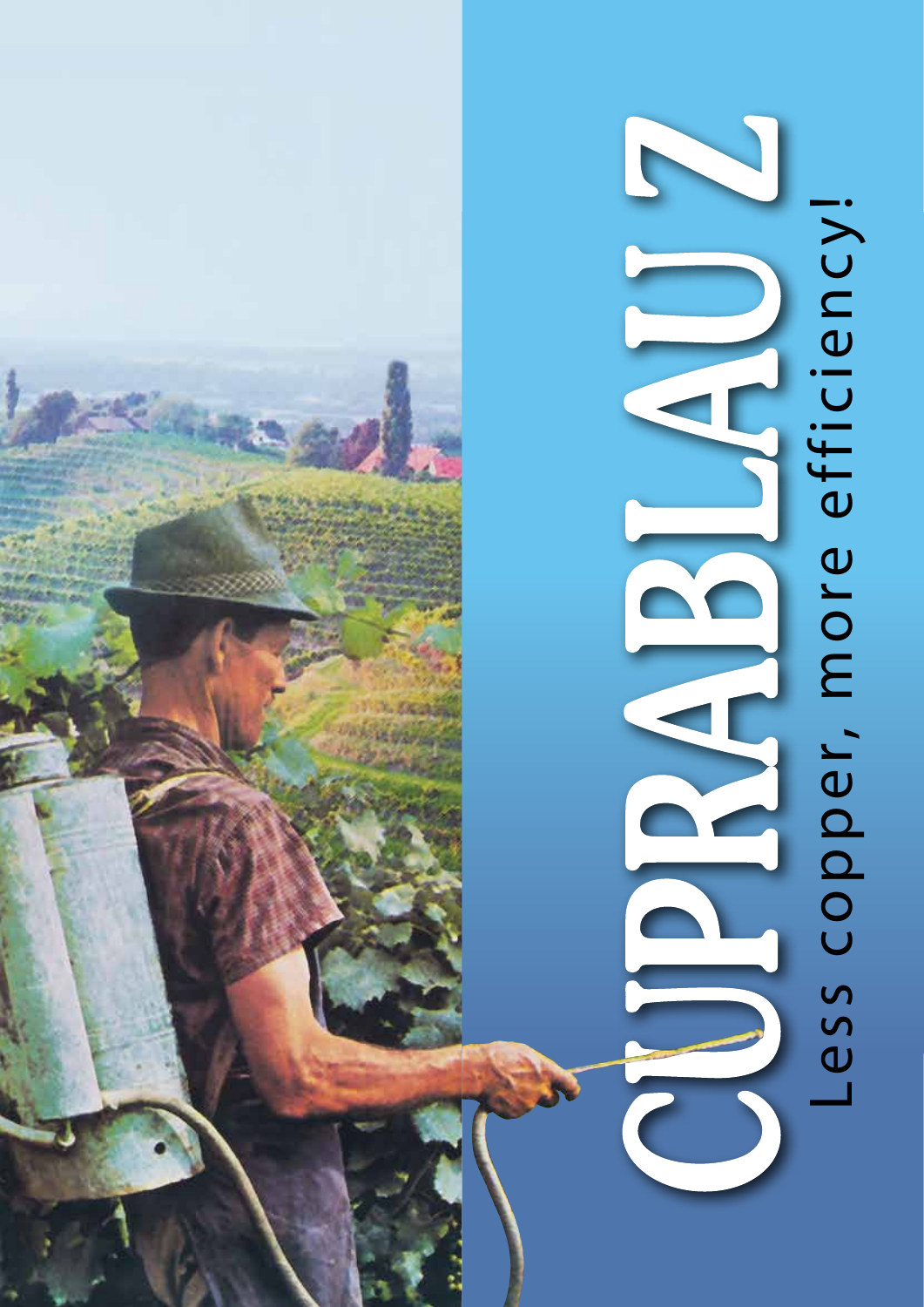# **Special features that make it competitive:**

- Broad spectrum fungicide
- Bactericidal action
- Long term resistance
- Does not affect population of beneficial organisms under normal field conditions
- Beneficial side effects improved maturation of annual grapevine wood and improved grape berry skin hardening which minimizes the risk of infection, that results in grape decay.
- Highly recommended for conventional, integrated and organic farming pest control

Formulation: Wettable Powder (WP), green to bluis green Contains: 350 g / kg Copper (Cu)

### **Use**

Cuprablau Z is a preventive contact fungicide used to control diseases of most important agricultural crops such as apples, grapevines, potatos, tomatos,...

## **Spectrum of activity**

Cuprablau Z is a fungicide used to control the following diseases:

# **Vineyards:**

#### **Downy mildew**

*(Plasmopara viticola)*  - recommended concentration is 0.3 %. At the same time it controls **rot brenner** *(Pseudopeziza* 

*tracheiphila)* and **black rot**  *(Guignardia bidwellii)*.

# **Field crops and garden vegetables:**

#### **Potato and tomato blight**

*(Phytophthora infestans)*  - recommended dose is between 3 to 4 kg/ha. At the same time it controls tomato leaf and glume spots *(Alternaria solani).*

# **Orchards:**

#### **Apple and pear scab**

*(Venturia spp.)*; **apple canker** *(Nectria galligena)*; **collar rot** *(Phytophthora cactorum)* and **bacterial disease called fireblight** *(Erwinia amylovora).* Recommended treatment: first pre-spring spray in A - C

phenophase with recommended concentration of 0.8 %; second spray in  $\mathsf{C}_{\mathsf{3}}$  with recommended concentration of 0.25 %.

#### **Pear Fire blight**

*(Erwinia amylovora)* Recommended treatment:

in order to achieve best results, sprayings should be done in 7 day intervals with recommended concentration of 0.06 %, when trees are starting to blossom and until they reach full blossom.

#### **Shot hole on drupes**

*(Stigmina carpophila)* - recommended concentration is 0.8 %.

#### Recommended treatment: With

spraying we start just before blossom with phenophase E2, in 3-5 days intervals, optimal condition for spraying is before rain , with spraying we continue on till the end of blossom, recommended concentration 0.06 %, or max. 0.9 kg/ha.

**Peach leaf-curl** *(Taphrina deformans), (Taphrina pruni)* - recommended concentration is 0.8 %.

Recommended treatment:

first spray can be done in autumn, after the trees have lost their foliage, or twice in winter - no later than during the bud swelling phase, which minimizes potential occurrence of shot holes and partly of peach scab.

#### **Peacock spot on olive**

*(Spilocaea oleagina)*  - recommended concentration is  $0.3\%$ 

#### Recommended treatment:

early spring spray - before the trees start to blossom.

# l **Hop:**

#### **Downy mildew**

*(Pseudoperonospora humuli)*  - recommended concentration is between 0.25 % and 0.30 %.

#### Recommended treatment:

before the blooming phase, based on prognostic service instructions; compulsory spray has to be done at the beginning of the blooming phase and before the blooming phase is finished; if done after the blooming phase, special prognostic service instructions have to be followed.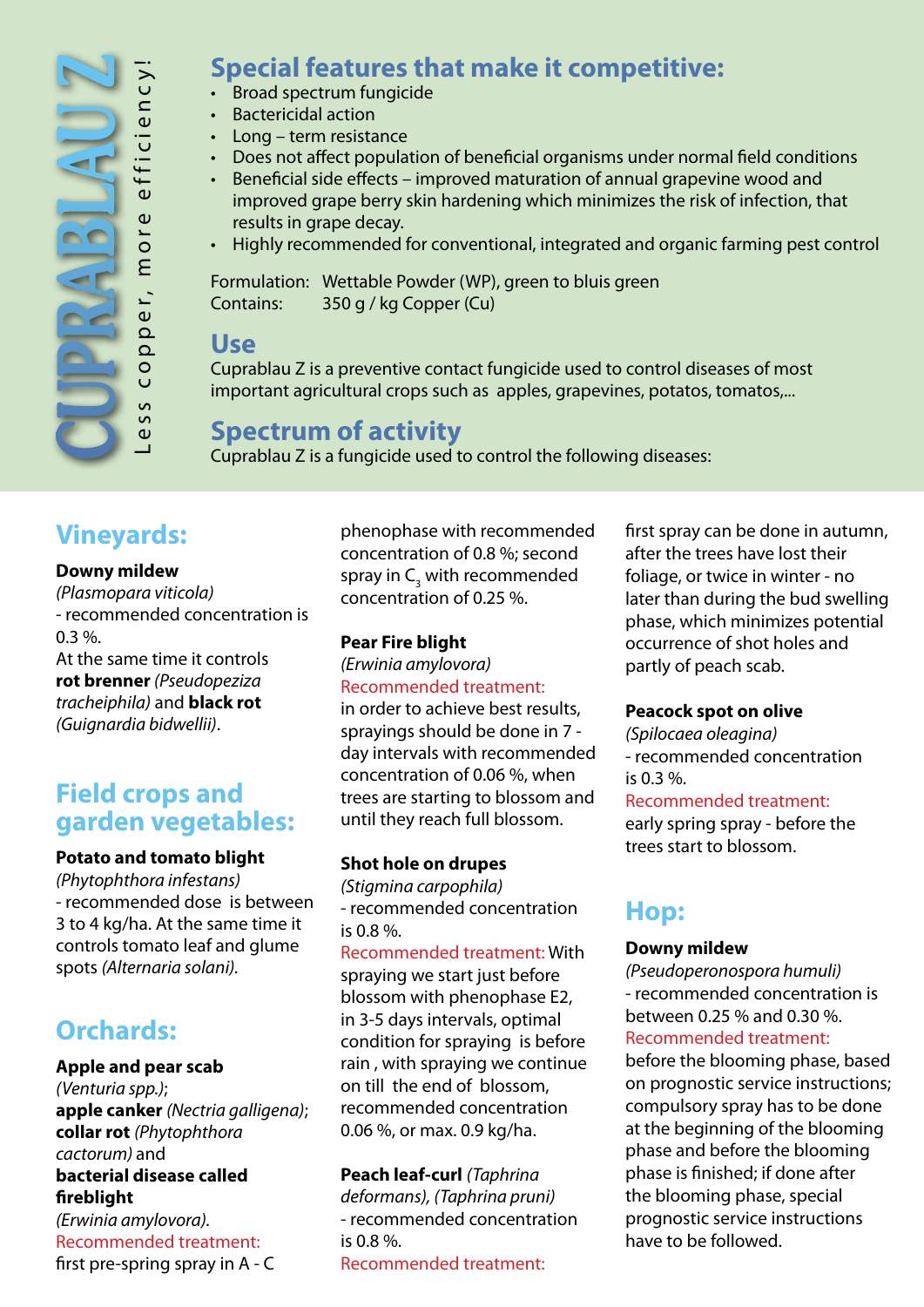

**Apple and pear scab** *(Venturia spp.)*









*(Taphrina pruni)* **Peach leaf-curl**  *(Taphrina deformans)*





*(Pseudopeziza tracheiphila)*

**Rot brenner** 

**Black rot** 



*(Guignardia bidwellii)*



**Pear Fire blight** *(Erwinia amylovora)*



**Potato and tomato blight** *(Phytophthora infestans)*

**Shot hole on drupes** *(Stigmina carpophila)* 



**Collar rot** *(Phytophthora cactorum)*



**Apple canker** *(Nectria galligena)*



**Peacock spot on olive** *(Spilocaea oleagina)*

**Downy mildew**  *(Pseudoperonospora humuli)*